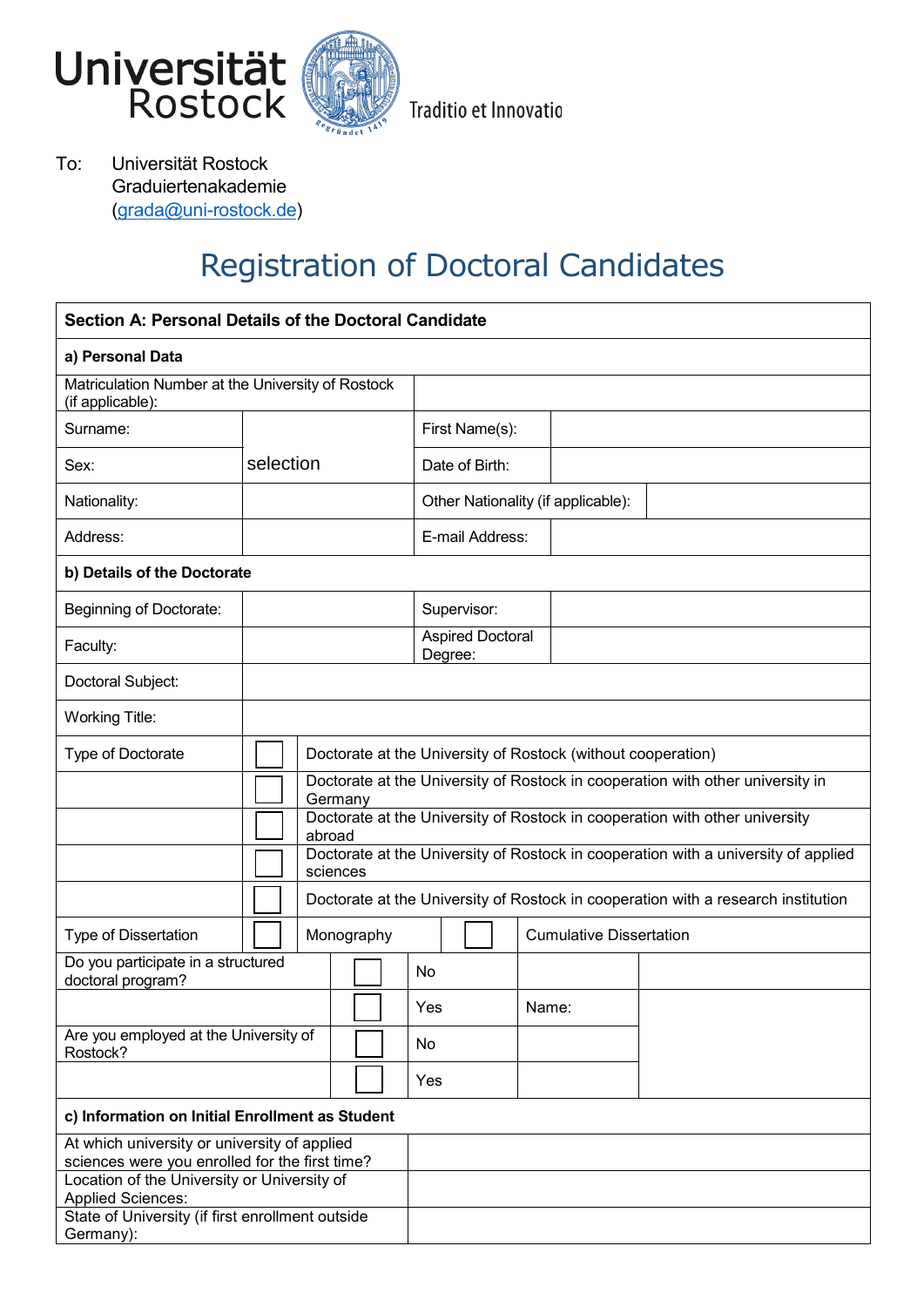| Year of Initial Enrollment:                                                      |  |  |                    |  |  |                    |
|----------------------------------------------------------------------------------|--|--|--------------------|--|--|--------------------|
| Term of Initial Enrollment:                                                      |  |  | <b>Summer Term</b> |  |  | <b>Winter Term</b> |
| Subject of Study:                                                                |  |  |                    |  |  |                    |
| Other Subject of Study (if applicable):                                          |  |  |                    |  |  |                    |
| d) Details of Final Examination that Entitles to a Doctorate                     |  |  |                    |  |  |                    |
| Degree (State Examination, Master, Magister,<br>Diploma)                         |  |  |                    |  |  |                    |
| At which university did you obtain the degree<br>entitling you to a doctorate?   |  |  |                    |  |  |                    |
| Subject of Study:                                                                |  |  |                    |  |  |                    |
| Other Subject of Study (if applicable):                                          |  |  |                    |  |  |                    |
| State of University (if final examination outside<br>Germany):                   |  |  |                    |  |  |                    |
| Examination Result / Overall Score:                                              |  |  |                    |  |  |                    |
| <b>Examination Date:</b>                                                         |  |  |                    |  |  |                    |
| e) Information on University Entrance Qualification                              |  |  |                    |  |  |                    |
| At which school/institution did you obtain the<br>degree entitling you to study? |  |  |                    |  |  |                    |
| Date of Acquisition of University Entrance<br>Qualification:                     |  |  |                    |  |  |                    |
| Location of University Entrance Qualification:                                   |  |  |                    |  |  |                    |
| State of School/Institution (if acquired abroad):                                |  |  |                    |  |  |                    |

# **Attachments**

#### The following document is attached to the registration form:

Copy of identity card / passport

## **Declaration**

Hereby I assure the correctness and completeness of the information provided.

 $\mathcal{L}_\mathcal{L} = \{ \mathcal{L}_\mathcal{L} = \{ \mathcal{L}_\mathcal{L} = \{ \mathcal{L}_\mathcal{L} = \{ \mathcal{L}_\mathcal{L} = \{ \mathcal{L}_\mathcal{L} = \{ \mathcal{L}_\mathcal{L} = \{ \mathcal{L}_\mathcal{L} = \{ \mathcal{L}_\mathcal{L} = \{ \mathcal{L}_\mathcal{L} = \{ \mathcal{L}_\mathcal{L} = \{ \mathcal{L}_\mathcal{L} = \{ \mathcal{L}_\mathcal{L} = \{ \mathcal{L}_\mathcal{L} = \{ \mathcal{L}_\mathcal{$ 

Place, Date **Signature of the Doctoral Candidate**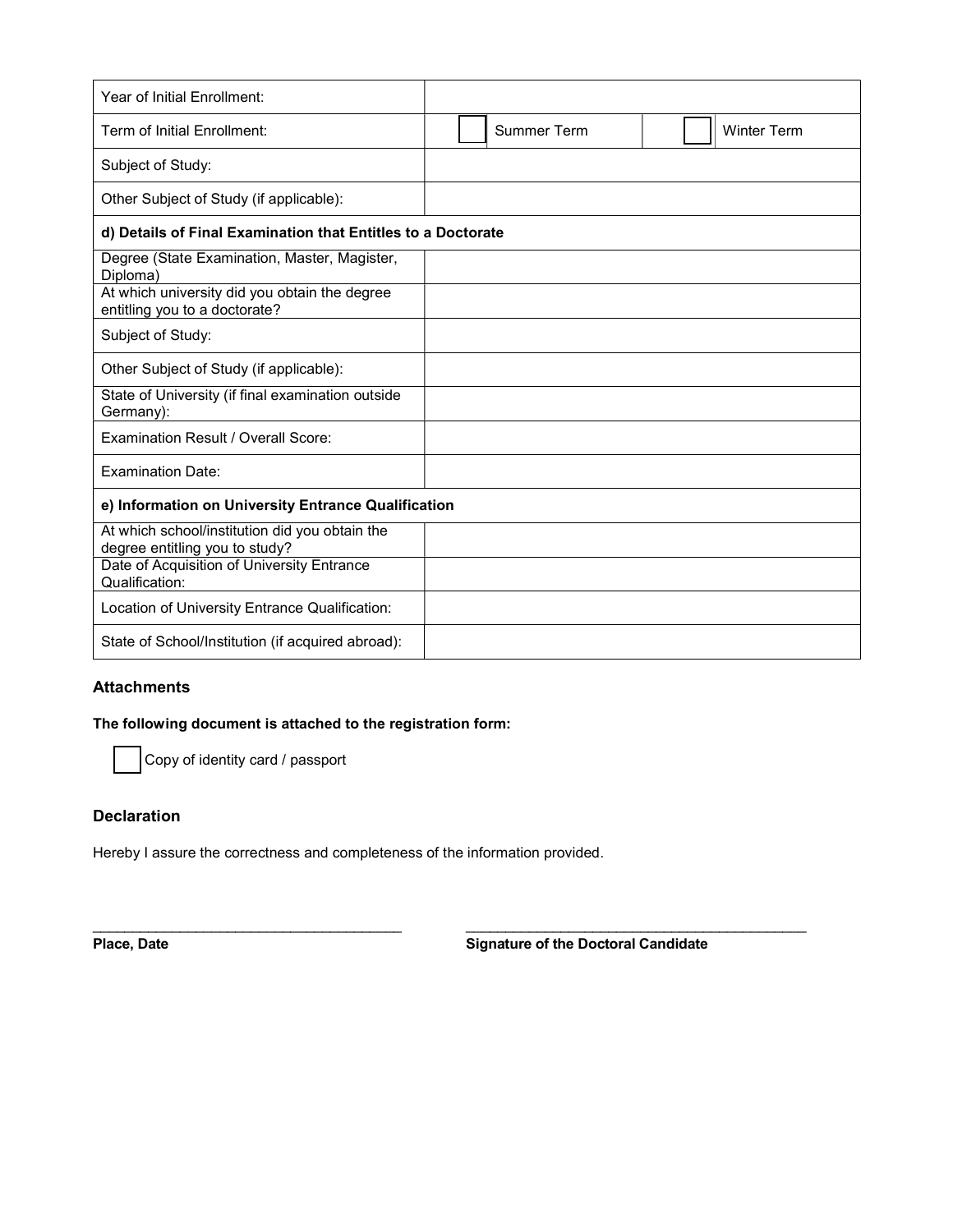| <b>Section B: Supervision Commitment</b>                                 |                   |  |          |  |  |  |  |
|--------------------------------------------------------------------------|-------------------|--|----------|--|--|--|--|
| I hereby declare my willingness to supervise the dissertation of Mr./Ms. |                   |  |          |  |  |  |  |
| First Name(s):                                                           |                   |  | Surname: |  |  |  |  |
| Date of Birth:                                                           |                   |  |          |  |  |  |  |
| on the doctoral subject:                                                 |                   |  |          |  |  |  |  |
|                                                                          |                   |  |          |  |  |  |  |
|                                                                          |                   |  |          |  |  |  |  |
| <b>Contact Details of the Supervisor:</b>                                |                   |  |          |  |  |  |  |
| Degree:                                                                  | First<br>Name(s): |  | Surname: |  |  |  |  |
| E-mail Adress:                                                           |                   |  |          |  |  |  |  |

It is explicitly stated here that this supervision commitment is not to be confused with an application for admission. The detailed requirements as well as the application modalities for admission to the doctoral procedure are defined in the doctoral regulations of the respective faculty in which the doctoral candidate is thematically located and supervised.

\_\_\_\_\_\_\_\_\_\_\_\_\_\_\_\_\_\_\_\_\_\_\_\_\_\_\_\_\_\_\_\_\_\_\_\_\_\_\_ \_\_\_\_\_\_\_\_\_\_\_\_\_\_\_\_\_\_\_\_\_\_\_\_\_\_\_\_\_\_\_\_\_\_\_\_\_\_\_\_\_\_\_

**Place, Date** Signature of the Supervisor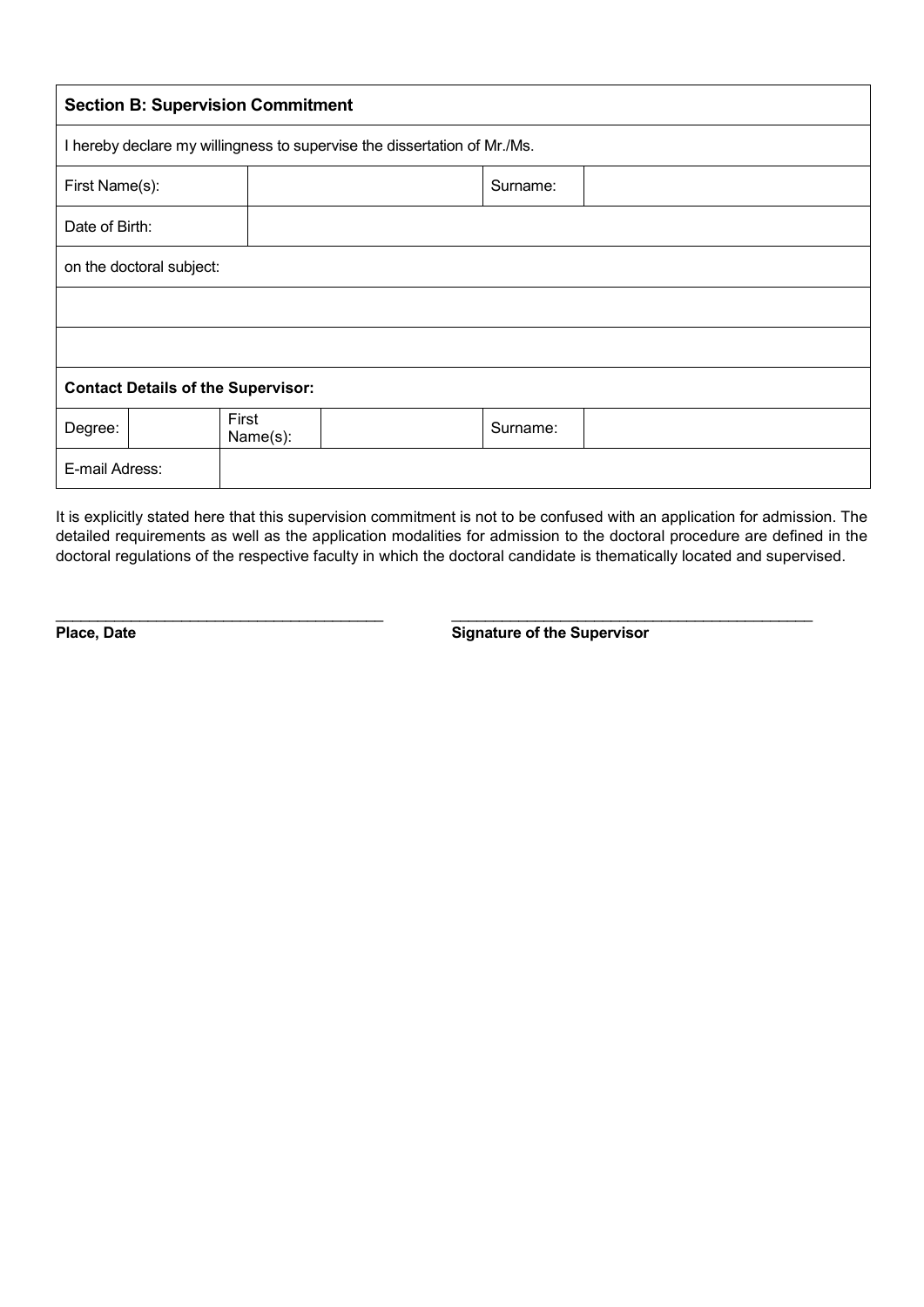# **Privacy Policy**

This privacy statement provides information on the collection and processing of personal data of doctoral candidates. In addition, it fulfills the information obligations required under Art. 13 of the General Data Protection Regulation (DSGVO).

## **I. Responsible Authority**

University of Rostock Legally represented by the Rector Prof. Dr. med. Wolfgang Schareck Universitätsplatz 1 18055 Rostock Phone: +49 381 498 0 E-Mail: [rektor@uni-rostock.de](mailto:rektor@uni-rostock.de)

## **II. Responsible for the Procedure**

University of Rostock Corina Reinheckel Graduate Academy Universitätsplatz 1 18055 Rostock Phone: +49 381 498 1022 E-Mail: [grada@uni-rostock.de](mailto:grada@uni-rostock.de)

# **III. Contract Data Processing**

Divinus Soft GmbH Leutragraben 1 07743 Jena Phone: +49 3641 559011 E-Mail: [info@divinus-soft.de](mailto:info@divinus-soft.de)

# **IV. Data Protection Officer**

University of Rostock Albert-Einstein-Str. 22 (Konrad-Zuse-Haus), Room 104 18057 Rostock Phone: +49 381 498 8333 E-Mail: [datenschutzbeauftragte@uni-rostock.de](mailto:datenschutzbeauftragte@uni-rostock.de)

## **V. Processing Framework**

1. Data processing offices within the university

- staff members responsible for the administration of doctoral procedures in the Dean's Offices of the faculties
- the Central Doctorate and Post-Doctorate Office of the Central University Administration
- The Coordination Offices of structured doctoral programs for doctoral candidates of the respective program

## 2. Purposes of Data Processing

In the "Docata" program for the registration of doctoral candidates at the University of Rostock, personal data is processed for the purpose of conducting the respective doctoral procedure in order to ensure legally compliant documentation, processing and storage/archiving of doctoral procedures/dissertation files and to avoid the duplication of data. In addition, with the entry into force of the "Act Amending the Higher Education Statistics Act" (Hochschulstatistikgesetz - HStatG) on March 1, 2016, higher education institutions in Germany were obliged to collect data on their doctoral candidates and forward this data to the statistical offices of the federal and state governments. These data, which are intended to be collected, also serve to ensure the quality of the doctoral process and to determine the need for counseling and service offers.